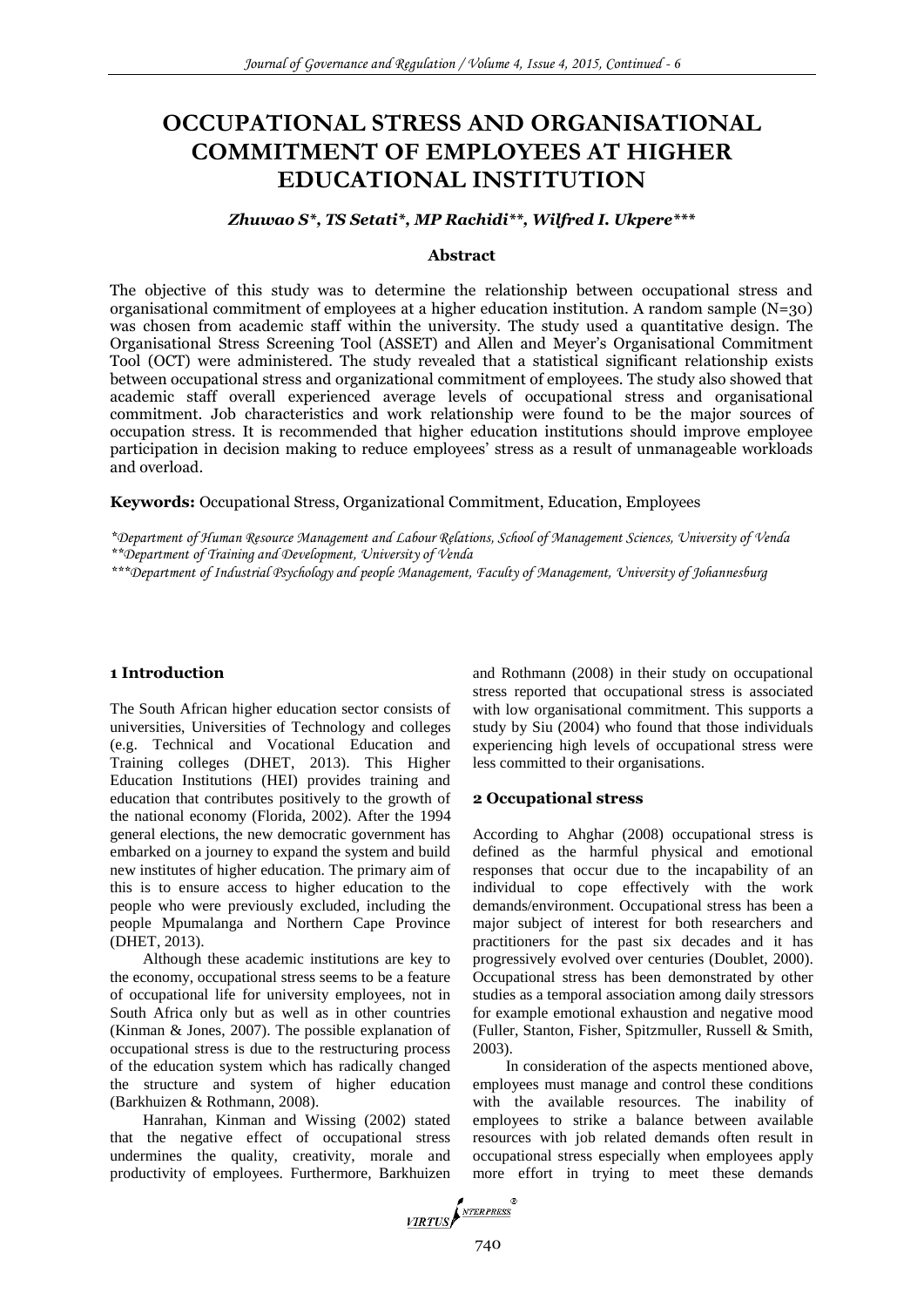(Anderson, Litzernberg & Placas, 2004). Topper (2008) stated that the incompatibility of the job requirements and employees' capabilities and resources also leads to stress. Furthermore, occupational stress occurs when an individual lacks the ability to perform and complete the job demands (Henry & Evans, 2008).

For the past decade, Higher Education Institutions experienced an increase in student enrolment, lifelong learning and adult learning resulting in increased workload for employees. In a study by Kinman (2008) it was revealed that work overload is one of the major sources of occupational stress.

# **3 The organisational stress screening tool (ASSET) model**

The Organisational Stress Screening Tool (ASSET) was developed by Cartwright and Cooper (2002) as an instrument to measure threats of occupational stress on employees. They used the ASSET model as an effective instrument to identify sources of occupational stress and their effects. The model provides information on the outcome levels of stress such as physical health, psychological wellbeing, and organisational commitment. According to this model a high score in the perception of individual's job indicates an increased perception of stressors related to high levels of stress. The model indicates that conditions that normally cause occupational stress are known as stressors. These stressors are work related and they may directly or indirectly affect organisational commitment.

# **4 Organisational commitment**

Vakola and Nikolau (2005) define organisational commitment as a state at which an individual identifies with a particular organisation combined with the willingness and desire to remain a member in order to facilitate the organisational objectives. Individuals join the organisation hoping that they will find a work environment which is suitable for using their skills, knowledge and abilities (competencies) and satisfy their needs (Taiwo, 2010). Individuals meet these opportunities with chances of increasing organisational commitment (Geldenhuys, Laba & Venter, 2014).

Organisational commitment is a significant aspect and determinant of success in organisations (Jackson and Rothmann*,* 2006). As such, organisations are increasingly realising the significance of a healthy work environment which suitably allows individuals to utilise their, skills, knowledge and abilities (SKAs) (Camilleri, 2006). Taiwo (2010) suggests that employees must be granted the opportunity to utilise their skills, knowledge and abilities in a healthy work environment. A healthy work environment is identified with low occupational stressors. Therefore, Teller, Ayeni and Popoza (2007) reports that organisational commitment can be increased by providing an occupational stress free environment for employees to operate in.

Organisational commitment is also defined as the relative strength of an individual's identification and involvement in a particular organisation (Slaughter & Zickar, 2007). Hamdi and Rajablu (2012) stated that organisational commitment as it is amongst the determinants of individual and organisational success. According to Siu (2004) organisational commitment is positively related to outcomes such as organisational citizen behaviour, job satisfaction and job performance. Conversely, organisational commitment is negatively related to outcomes such as absenteeism and turnover.

Arokiasamy and Nagappan (2012) view organisational commitment as an important factor for university leaders as it directly impacts on the quality output of the university (i.e. university graduates). Moreover, organisational commitment has an indirect impact on the socio-economic development of the nation (Florida, 2002).

According to the findings by Muhammad (2012) the majority of employers are increasingly realising the significance of maintaining a healthy work environment to increase organisational commitment. However, to achieve this, a better understanding of the effects of occupational stress on organisational commitment of employees within higher educational institutions is required. The researchers use Allen and Meyer's three components Model to assess the organisational commitment of the employees in Higher Education Institution.

# **5 Allen and Meyer's three-components model**

This three component model was developed by Meyer and Allan (1990) including affective commitment, continuance commitment, and normative commitment.

# *5.1 Affective commitment*

According to Allen and Meyer (1990) affective commitment is whereby an individual identifies with, involved in and emotionally attached to the organisation. In addition to the above statement, Johari, Rashid, & Sambasivan (2003) that an affective commitment is the emotional attachment to the goals and principles of the organisation, as well as to the employee's role in relation to those goals and principles. As such, employees with a strong affective commitment remain in the organisation because they want to. Johari *et al*, (2003) defines organisational commitment as the emotional attachment of an employee to their organisation.

Benligiray and Sönmez (2012) contend that the employee's attachment to and the desire to remain in their organisation could also be due to the matching of

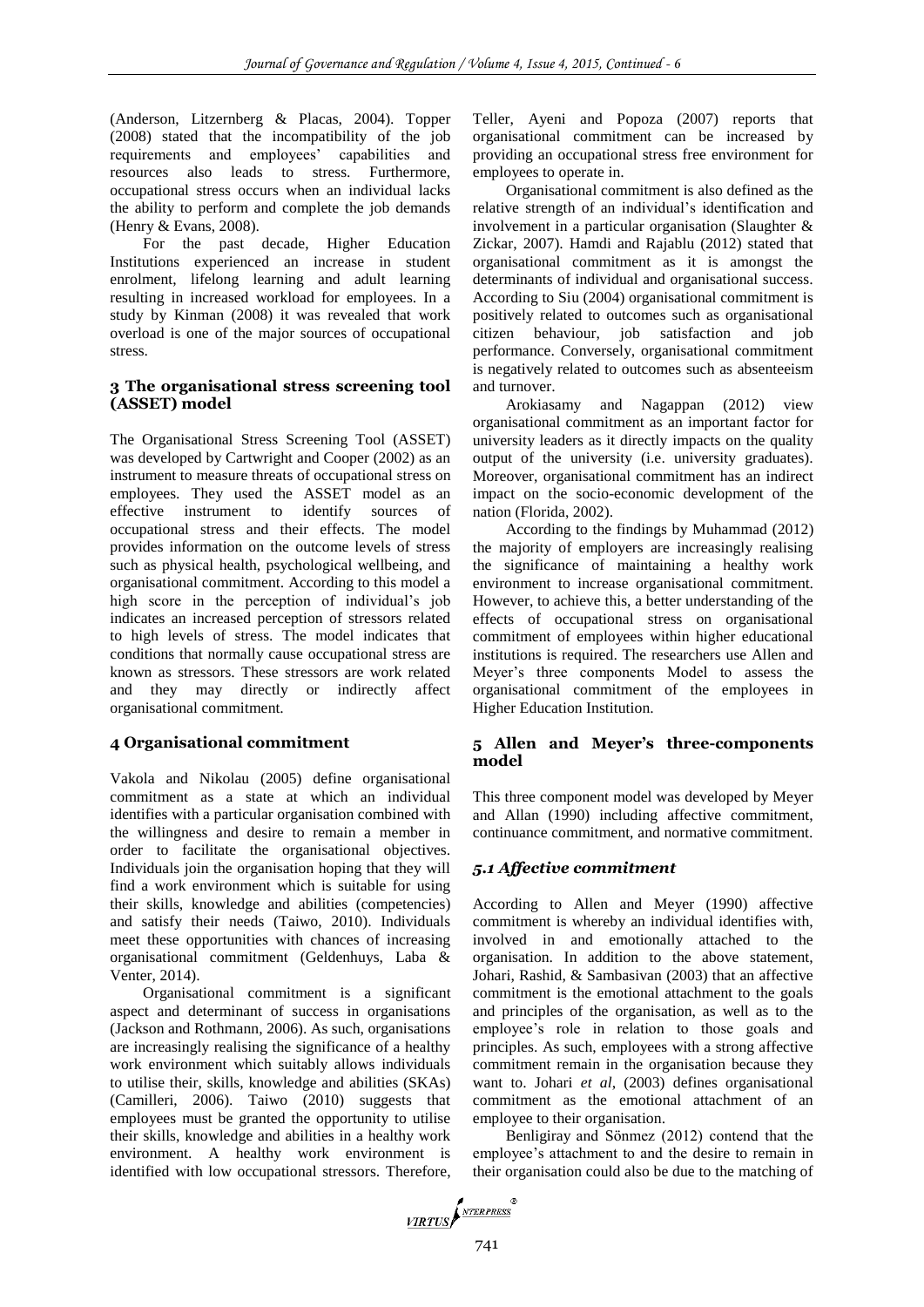his or her values and goals with the primary values and goals of the organisation. This means that if an employee has strong affective commitment, they will remain in the organisation because they want to. Variety of empirical research on organisational commitment has focused on the affective element (Lee, & Jamil, (2003); [Rego](http://www.emeraldinsight.com/action/doSearch?ContribStored=Rego%2C+A) & [Miguela](http://www.emeraldinsight.com/action/doSearch?ContribStored=Pina+E+Cunha%2C+M) (2008); Gulova & Demirsoy (2012).

# *5.2 Continuance commitment*

According to Benligiray and Sonmez (2012) continuance commitment involves an individual making his/her decisions based on opportunity costs thus choosing the best alternative for a situation. In this case, employees remain committed as they recognise the costs associated with leaving the organisation. Strong continuance commitment is either because of lack of options or because of high personal sacrifice associated with leaving the organisation. An employee possessing this form of commitment will continue with the organisation because they feel leaving the organisation would cost them dearly (Benligiray & Sonmez, 2012).

#### *5.3 Normative commitment*

This is the commitment whereby an individual feels obliged to stay in an organisation (Meyer & Allan, 1991). In this case, an employee who's having a strong normative commitment will stay in the organisation as long as they still feel so. Employees with a strong normative commitment tend to be adaptive and flexible to the changes occurring in the organisation (Benligiray & Sonmez, 2012).

An individual's experiences towards his or her former or current organisation affects this form of organisational commitment (Johari *et al*., 2003). This is because of societal socialisation and organisational socialisation which shapes up the behaviour and perception of an individual towards the organisation. Therefore, societal principles can put pressure on an individual before they are socialised through the organisation (Benligiray & Sonmez*,* 2012). An employee will therefore, continue to stay in the organisation because they feel obliged. For example, an individual may value loyalty towards the organisation more than all other things (Clugston, Howel & Dorfman, 2000). In addition to this, Greenberg and Bearon (2003) stated that employees who possess high levels of normative commitment are shy to disappoint their employers and are worried about what their colleagues would perceive them if they leave the organisation.

#### **6 Relationship between occupational stress and organisational commitment**

Occupational stress and organisational commitment have become common and mutual subjects in

organisational sciences and many researchers are keen to investigate the relationship between the two variables **(**Nikolaou & Tsaousis, 2002; Velnampy & Aravinthan, 2013). According to Viljoen and Rothmann, (2009) occupational stress is associated with low organisational commitment. In this case, occupational stress and organisational commitment are inversely related. Siu (2004) reported that employees who perceive high levels of occupational stress are less committed to their organisations. Conversely, employees perceiving low occupational stress are highly committed to the organisation (Coetzee & Rothmann, 2005).

Other studies indicated the negative impact of occupational stress on organisational commitment (Ford, Heinen & Langkamer, 2007; Mafini & Dlodlo, 2014). Furthermore, Rothmann (2005) reported that employees perceived job aspects, work relationship and job control as a huge source of stress resulting in reduced commitment towards the organisation. According to Jackson and Rothmann (2006) educators in both high educational institutions and secondary schools were found experiencing more stress as a result of resources, workload and job characteristics, and therefore have shown less organisational commitment. This may lead to withdrawal behaviour of employees towards their job which possibly is an outcome of organisational commitment (Stephen, 2014).

According to Ivancevich and Matteson (1980) occupational stress negatively affects individual behaviour leading to poor attendance, poor performance, poor health and lack of confidence. With regards to the organisation, occupational stress results in increased turnover rate, reduced levels of customer service, poor quality control and a downfall in production (Quick, Quick, Nelson & Hurrell, 1997).

Organisational commitment is related to occupational stress outcomes which include physical and psychological ill health (Siu, 2004). This means that organisational commitment has moderating effects between stressors and health relationships (Siu, 2002). Therefore, the moderating effects of organisational commitment protect employees from adverse effects of stress (Siu, 2004). In addition, a study by Jackson and Rothmann (2006) on educators in the North West Province found that commitment from the individual to the organisation moderates the effects of occupational stress on physical and psychological health. Therefore, organisational commitment interacts with sources of stress at work to determine its outcomes, such as, better job satisfaction and physical well-being. According to Teller, Ayeni & Popoza (2007) organisational commitment is amongst of the best indicators of motivation at work.

A study by Tytherleigh, Webb, Cooper, and Rickens (2005) revealed that employees at higher educational institutions show lower levels of organisational commitment due to high levels of occupational stress associated with work relationships,

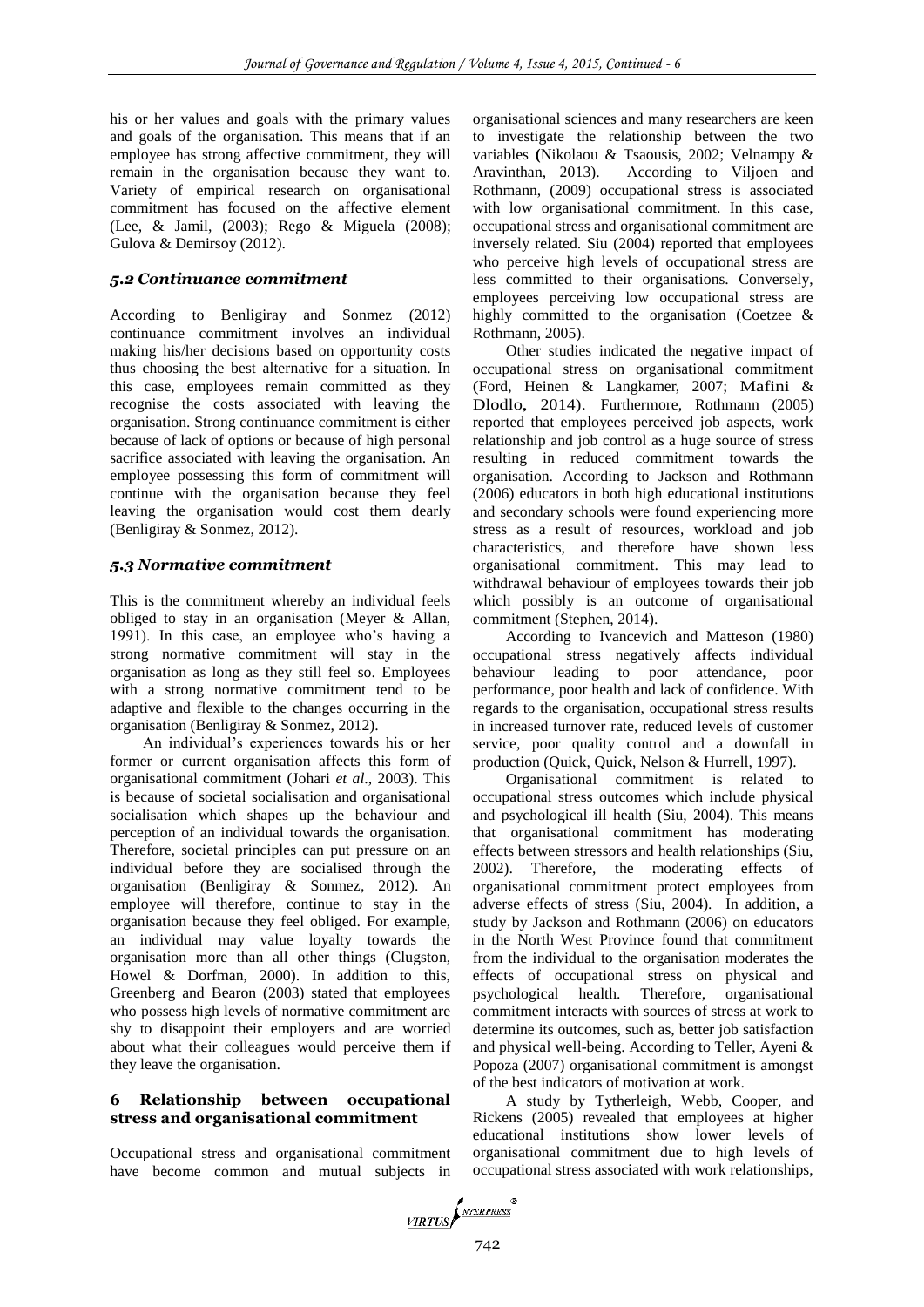resources and communication and job control. Therefore, this calls employees to manage and control their working conditions in order to increase organisational commitment. To give a clear description of organisational commitment, the Allen and Meyer's three component model was used.

Regardless of the effects of occupational stress on organisational commitment, occupational stress immensely affects the organisation in terms of poor performance, increased absenteeism, lack of creativity, poor decision making, lack of confidence and low morale (Schaufeli, Maslach & Marek, 1983).

The research objectives of this study was to conceptualise occupational stress and organisational commitment in the literature and also to assess the relationship between occupational stress and organisational commitment

#### **7 Research methodology**

#### *7.1 Participants*

The present study on the views of university staff members on occupational stress and organisational commitment was undertaken with academic and support staff at a South African university. The sample of the study was drawn from the university population. The university consists of academic and support staff. The questionnaire was randomly distributed to the university staff to ensure fair representation.

#### *7.2 Data collection instrument*

A quantitative research design was used to acquire data in a higher education institution in South Africa. The design is preferably suitable for descriptive functions related to correlation research (Shaughnessy, Zechmeister, & Zechmeister, 2003). The study used an Organisational Stress Screening Tool (ASSET) and an Organisational Commitment Questionnaire (OCQ). ASSET is 37 item questionnaire used to measure the occupational stress of the employees. Its subscale includes questions relating to eight potential sources of stress, as work relationship, work–life balance, overload, job security, control, resources and communication, job overall, pay and benefits (Jackson & Rothmann, 2006). The reliability of the scale is based on the Guttman split-half coefficient (Cartwright & Cooper, 2002). In studies by Coetzee & Rothmann (2005) as well as Setati (2014) the ASSET questionnaire indicated a good reliability.

An Organisational Commitment Questionnaire (OCQ) is the 21 item questionnaire used to assess the organisational commitment of the employees (Allen & Meyer, 1990). It measures the individual attitude towards the organisation (i.e. affective, continuance and normative organisational commitment). The reliability of this scale is indicated by Cronbach alpha coefficient for the total score which were found to be above 0.70 (Allen & Meyer, 1990).

# *7.3 Data analysis*

In this study the data was analysed with the aid of IBM-SPSS programme (IBM-SPSS, 2013). The programme carried out statistical analysis regarding on descriptive statistics and correlation analysis. Correlation analysis was used to determine the relationship between occupational stress and organisational commitment. Standard multiple regression analysis was carried out to measure the influence of the independent variables (i.e. work relations, work life balance, overload, job security, control, resources, job aspects and pay) on dependent variables (i.e., affective, continuance and normative commitment).

# *7.4 Factor analyses, descriptive and reliability of the measuring instruments*

The percentage variance explained by each factor, the descriptive statistics (mean (M), standard deviation (SD), skewness and kurtosis) of the measuring instrument and their subscales were computed. The internal consistency of the questionnaires was determined by computing the mean inter-item correlation (r-Mean) and Cronbach alpha coefficient (α).

| <b>Dimension</b>            | <b>Sten</b> | Mean  | <b>SD</b> | <b>Skewness</b> | <b>Kurtosis</b> | $\alpha$                 | $r(\boldsymbol{mean})$   |  |
|-----------------------------|-------------|-------|-----------|-----------------|-----------------|--------------------------|--------------------------|--|
| Work life balance           | 3           | 10.25 | 5.39      | 0.72            | $-0.40$         | 0.68                     | 0.30                     |  |
| Resources and communication | 4           | 12.65 | 5.90      | 0.68            | 0.23            | 0.76                     | 0.42                     |  |
| Work relationships          | 7           | 20.35 | 9.64      | 0.69            | 0.45            | 0.79                     | 0.36                     |  |
| Job overload                | 3           | 10.13 | 5.00      | 0.58            | $-0.29$         | 0.62                     | 0.29                     |  |
| Job insecurity              | 4           | 13.00 | 5.47      | 0.70            | 0.24            | 0.78                     | 0.47                     |  |
| Job characteristics         | 8           | 23.00 | 10.4      | 0.70            | 0.60            | 0.65                     | 0.22                     |  |
| Pay and benefits            |             | 3.65  | 1.69      | $-0.01$         | $-1.33$         | $\overline{\phantom{a}}$ | $\overline{\phantom{a}}$ |  |
| Job control                 | 6           | 11.7  | 5.97      | 0.57            | 0.31            | 0.75                     | 0.44                     |  |
| Affective commitment        | 4           | 22.5  | 4.00      | $-1.33$         | 1.86            | 0.83                     | 0.51                     |  |
| Continuance commitment      | 6           | 20.8  | 3.33      | 0.40            | 0.34            | 0.89                     | 0.39                     |  |
| Normative commitment        | 7           | 18.65 | 2.50      | $-1.37$         | 2.40            | 0.70                     | 0.43                     |  |

**Table 1.** Descriptive statistics, Sten and Cronbach Alpha Coefficients

Note: Pay and Benefits scale consists of only one item and therefore the alpha coefficient is not reported on this scale.

$$
\sqrt{\text{IRTUS}} \left( \text{NTERPRESS}^{\otimes} \right)
$$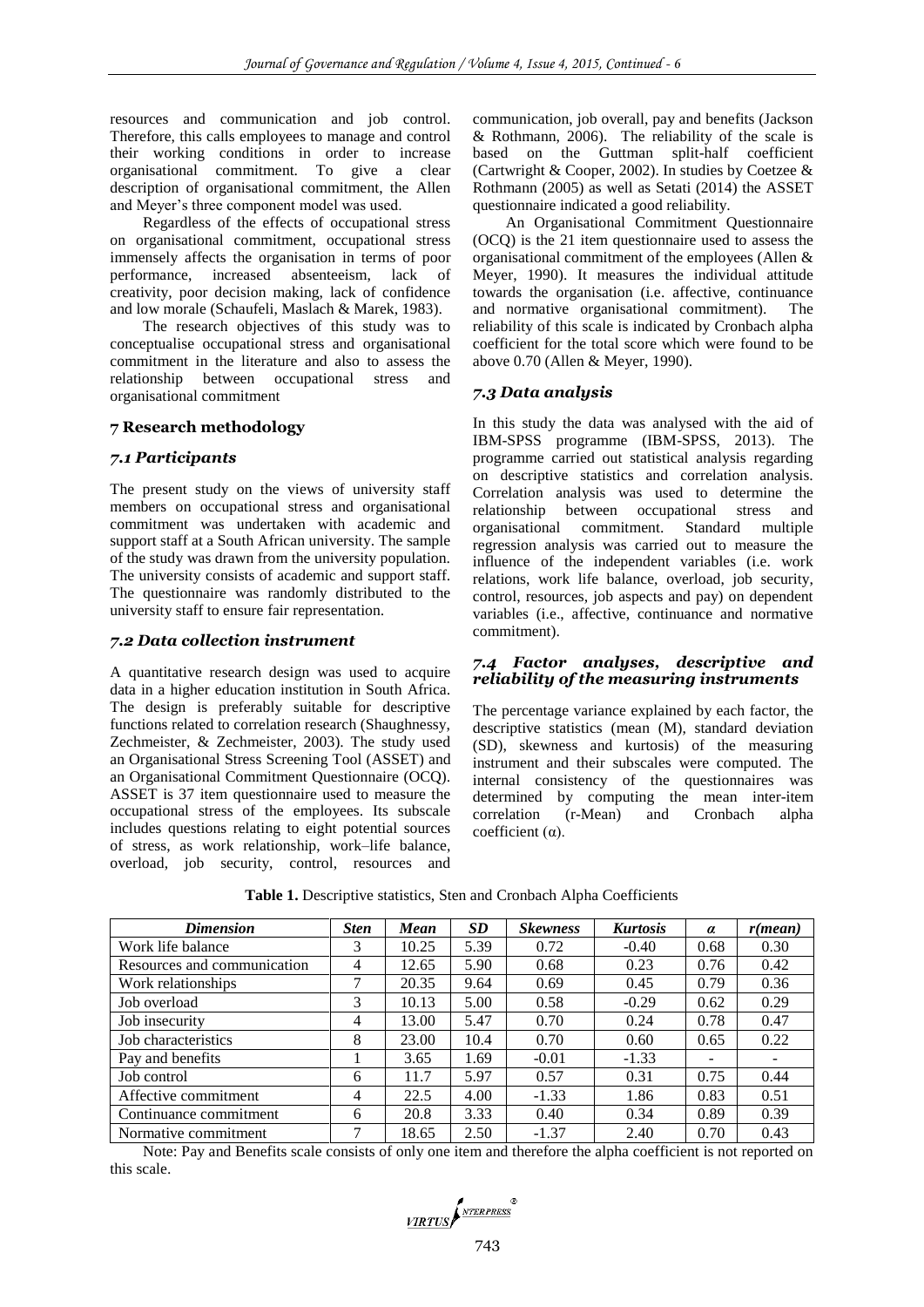Table 1 show that scores of the measuring instruments were normally distributed with low skewness and kurtosis except for the scores of pay and benefits. An acceptable Cronbach alpha coefficients varying from 0.62 - 0.89 was found in the study, it compares reasonably well with the guideline of 0.70 (Nunnally & Bernstein, 1994). The interim correlations of all dimensions are also acceptable when compared to the standard one of  $0.15 \le r \le 0.50$ (Clark 1995).

Table 1 depicts that job characteristics proved to be the main source of occupational stress, as reflected by a high sten score of 8 followed by work relationship dimension with a relatively high sten score of 7. The dimension of normative commitment also reflected by a high sten score of 7 indicates that, in spite of participants perceiving some job aspects

and work relationships as major sources of stress, they still feel obliged to stay in the institution.

The sten scores of 4 to 6 indicate average sources of stress and average organisational commitment levels. This means that participants perceived the dimensions of resources and communication, job insecurity and job control as average sources of stress. The participants perceived the dimension of affective commitment and continuance commitment as average levels of organisational commitment.

The sten of 3 on the dimension of work life balance indicates that the participants experienced the perceived balance of work and personal life as relatively low. The sten score of l on the dimension of pay and benefits indicate that individuals experienced the perceived pay and benefits as a low source of stress.

|  |  | Table 2. Correlation Coefficient between Measuring Instruments |
|--|--|----------------------------------------------------------------|
|  |  |                                                                |

| Dimension/variable         |           |              |            | 4         |                          | n         |          |                          |                          | 10         |
|----------------------------|-----------|--------------|------------|-----------|--------------------------|-----------|----------|--------------------------|--------------------------|------------|
| Work life balance          |           |              |            |           |                          | -         | ۰        |                          | ۰                        |            |
| Resources                  | $0.20*$   | ۰            | ۰          | ۰         | $\overline{\phantom{a}}$ |           | ۰        | $\overline{\phantom{a}}$ | $\overline{\phantom{a}}$ |            |
| <b>Work Relationships</b>  | $0.32*+$  | $0.56*++$    |            |           |                          | -         | ۰        |                          | ۰                        |            |
| Overload                   | $0.56*++$ | $0.51^*++$   | $0.57*++$  |           | $\overline{\phantom{a}}$ | ۰         | ۰        | $\overline{\phantom{a}}$ | $\overline{\phantom{a}}$ |            |
| Job security               | $0.36*+$  | $0.37*+$     | $0.40*$ +  | $0.46*+$  | -                        | ۰         | ۰        | ۰                        | $\overline{\phantom{a}}$ | ۰          |
| <b>Job Characteristics</b> | $0.45*+$  | $0.50^{*++}$ | $0.53*++$  | $0.55*++$ | $0.44*+$                 | ٠         |          |                          |                          |            |
| <b>Job Control</b>         | $0.47* +$ | $0.58*++$    | $0.63^*++$ | $0.57*++$ | $0.43*+$                 | $0.53*++$ | ۰        | $\overline{\phantom{a}}$ | $\overline{\phantom{a}}$ | ۰          |
| Affective commitment       | $-0.15*$  | $0.23*$      | $-0.15*$   | $-0.16*$  | $-0.13*$                 | $-0.21*$  | $-0.30*$ |                          | ۰                        |            |
| Continuance Commitment     | $-0.21*$  | $-0.30*$     | $-0.36*+$  | $-0.28*$  | $-0.28*$                 | $-0.30*$  | $-0.44*$ | $0.67*++$                | $\overline{\phantom{a}}$ | ۰          |
| Normative Commitment       | $-0.21*$  | $-0.32*$     | $-0.22*$   | $-0.27*$  | $-0.22*$                 | $-0.25*$  | $-0.46*$ | $-0.56*$                 | $-0.53*$                 | $0.70$ *++ |

Note: \*Statistically significant:  $p \le 0.05$ , +practically significant correlation (medium effect): 0.30  $\le r$  $\leq$ 0.49, ++ practically significant correlation (large effect); r  $\geq$  0.5.

Table 2 depicts the seven dimensions of occupational stress (i.e. work life balance, resources, work relationships, overload, job security, job characteristics and job control) and organisational commitment (i.e. affective commitment, normative commitment and continuance commitment. The table shows that affective, normative and continuance commitment were statistically significant (all medium effects) with work relationship, overload, job characteristics and job control. Continuance commitment and normative commitment were strongly significant showing a statistically significant value of 0.67 and 0.70 respectfully on the table.

# **8 Findings**

The first objective of this study was to conceptualise occupational stress and organisational commitment. The literature indicates that occupational stress is associated with low organisational commitment and that they are inversely related (Viljoen & Rothmann, 2009). Employees who perceive high levels of occupational stress are less committed to their organisations and employees perceiving low levels of occupational stress are highly committed to the organisation (Siu, 2004). The employees occupational stress lead to mental, physical and psychological ill

health (Siu, 2004; Mostert, 2008, Viljoen & Rothmann, 2009).

The second objective of this study was to determine the relationship between occupational stress and organisational commitment. The reliability analysis of the scales of the ASSET indicated that the dimensions of work life, resources and communication, work relations, job insecurity and job control were sufficiently consistent. The results of the product moment correlation coefficient showed the existence of a statistically significant relationship between job stressors and organisational commitment (i.e., affective commitment, normative commitment and continuance commitment). However, work life balance was the only stressor that was not associated with all forms of commitment.

# **9 Conclusions and recommendations**

The first objective of this study was to assess the relationship between occupational stress and organisational commitment. The second objective was to determine the relationship between occupational stress and occupational commitment. The reviewed literature and the empirical study indicate that stress becomes a concern when individuals perceive that the demands made upon them exceed their coping abilities (Cartwright & Cooper, 2002). Previous research has

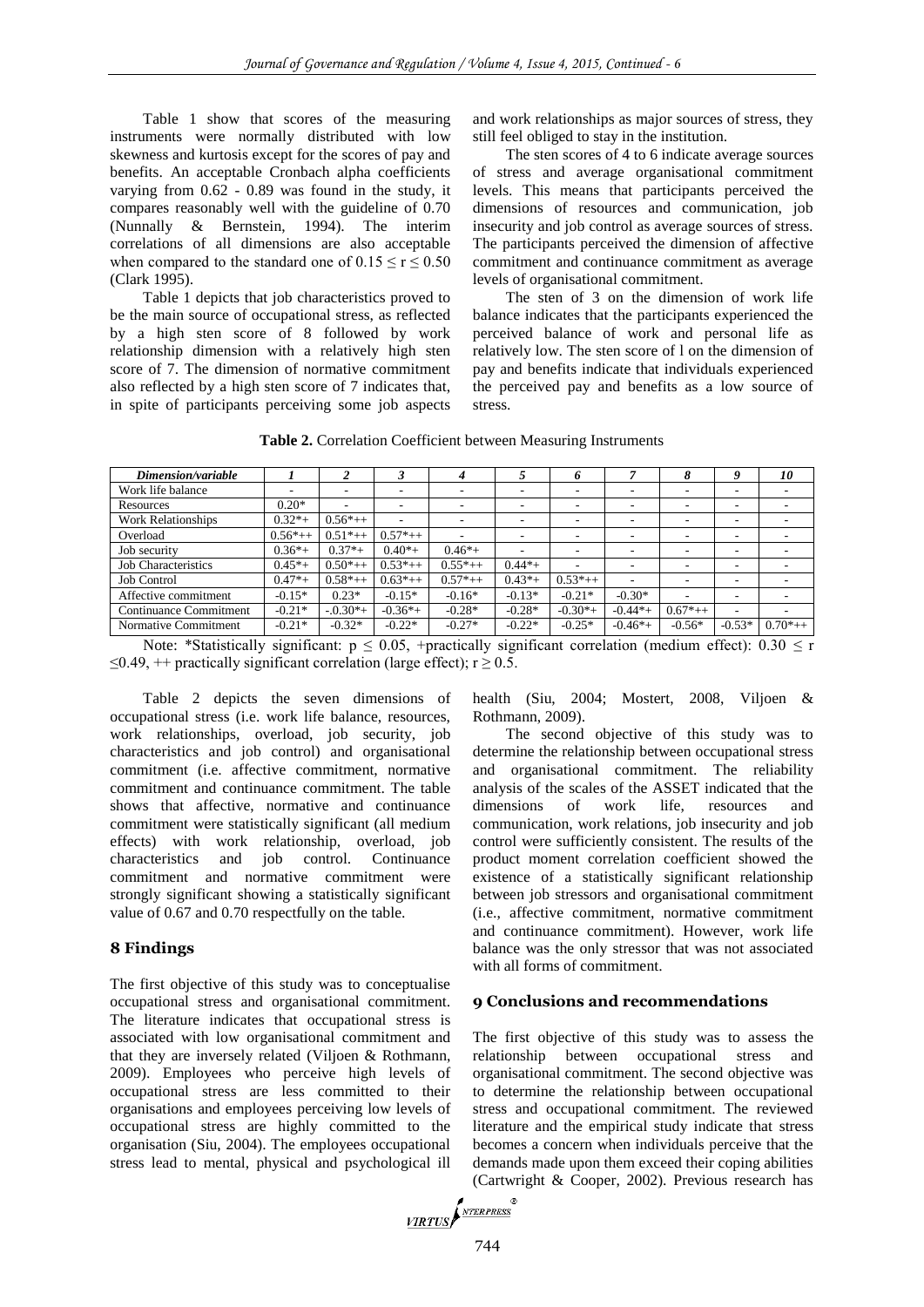shown that occupational stress has a negative impact on the organisational commitment of academic staff implying that a negative relationship exist between occupational stress and organisational commitment (Mahomed & Naude, 2006). This supports findings by Coetzee and Rothmann (2005) who reported that employees who perceived characteristics of their jobs and lack of control as a big source of stress became less committed to the organisation.

According to Tytherleigh, et al., (2005) occupational stress reduces the performance of individuals. Furthermore, occupational stress results in poor customer service and purposefully destructive behaviours. Research on stress among academic staff of universities indicated that the problems of stress in universities are continuously increasing (Winefield, Gillepsie, Stough, Dua, Happurachchi, & Boyd, 2000). Occupational stressors are aspects of the work environment that cause strains of individuals (Winefield et al., 2003). Consequently, higher educational institutions should develop interventions to reduce the occupational stress among staff.

The best method to combat occupational stress is to eliminate the sources of stress in the work environment thus easing the pressure upon individual employees. With regard to job control, a decentralised system should be created to allow participative decision making at all levels. This would result in reduced occupational stress among academic staff caused by job control. Furthermore, tasks and roles should be redesigned to ensure employee autonomy and control over their job aspects. Since work relationships are also a huge source of occupational stress, an effective communication system that enables proper feedback to all stakeholders may reduce stress regarding work relationship. Job overload is also a huge source of occupational stress hence it is essential to reduce overload.

The focus of the secondary level interventions is on providing the necessary training to management and employees to mediate occupational stressors. Secondary level interventions must be implemented for staff already showing symptoms of stress. Training techniques include relaxation, restructuring, time management and conflict resolution strategies are useful on some stressors (Cooper & Dewe, (2001). Organisations can also use the services of wellness program both internally and internally.

Future research regarding occupational stress for academic and support staff should be expanded to other higher educational institutions for a comparative study. In addition, it is recommended that future research of occupational stress and its outcomes should adhere to the multi-cultural context of the South African workforce

#### **References**

1. Ahghar, G. (2008). The role of school organisational climate in occupational stress among secondary school teachers in Tehran. *International Journal of* 

*Occupational Medicine and Environmental Health, 21,* 319–329.

- 2. Allen, N., & Meyer, J. (1990). The measurement and antecedents of affective, continuance and normative commitment to the organisation. *Journal of Occupational Psychology*, 63, 1-18
- 3. Anderson, G. S., Litzenberg, R., & Plecas, D. B. (2008). Physical evidence of police officer stress. Policing: *An International Journal of Police Strategies & Management*, 25, 399-420.
- 4. Barkhuizen, N., & Rothmann, S. (2008). Occupational stress of academic staff in South African higher education institution. *South African Journal of Psychology*, 28, 321-336.
- 5. Benligray, S., & Sonmez, H. (2012). Analysis of oganisational commitment and work–family conflict in view of doctors and nurses**.** *The International Journal of Human Resource Managem[ent, 23](http://www.tandfonline.com/loi/rijh20?open=23#vol_23)*[\(18\)](http://www.tandfonline.com/toc/rijh20/23/18), 3890-3905.
- 6. Cartwright, S., & Cooper, C. L. (2002). ASSET: *An Organisational stress Screening Tool-The Management Guide*. Manchester: RCL Ltd.
- 7. Cooper, C. L., & Dewe, P. J. (2001). *Organisational stress: A review and critique of theory, research and applications*. Thousand Oaks, CA: Sage Publications
- 8. Coetzee, S. E., & Rothmann, S. (2005). Occupational stress, organisational commitment and ill health of employees at higher educational institution in South Africa. *South African Journal of Industrial Psychology*, 31(1), 47-54.
- 9. Department of Higher Education and Training (DHET) (2012). *Green paper for post-school education and training.* Pretoria, SA: Government Printers.
- 10. Du Toit, A. (2010). Critic and citizen: The intellectual transformation and academic freedom. Pretexts: *Literary and Cultural Studies*, 9 (1), 91–104
- 11. Florida, R. (2002). The university and the creative age. In R. Sten (Chair), *Higher education, communities and culture*. Symposium in celebration of the 175th anniversary of the University of Gray, D. E. (2009). *Doing Research in the Real World.* Los Angles, USA: SAGE Publications.
- 12. Gulova, A. A., & Demirsoy, O. (2012). The Relationship between organizational culture and organizational commitment: An empirical research on employees of service sector. Journal of business and economics research, 3 (3), 49-76
- 13. Hamdi, S., & Rajablu, M. (2012). Effect of Supervisor-Subordinate Communication and Leadership: Style on organisational commitment of nurses in health care setting*. International Journal of Business and Management*, 7(23) 34-57.
- 14. IBM-SPSS Inc. (2013). *SPSS 19.0 for windows.*  Chicago, IL: SPSS Inc.
- 15. Jackson, L. T. B., & Rothman, S. (2006). Occupational stress, organisational commitment and ill-health of educators in the Northern West Province. *South African Journal of Education*, 26(1), 75-95.
- 16. Kinman, G. (2008). Pressure points: A review of stressors and strains in UK academics. *Educational Psychology*, 21, 474-492.
- 17. Lee, B. H & Jamil, M (2003). An empirical study of organizational commitment: A multi-level approach. The journal of behavioral and applied management, 4(3), 169-176.

 $\otimes$